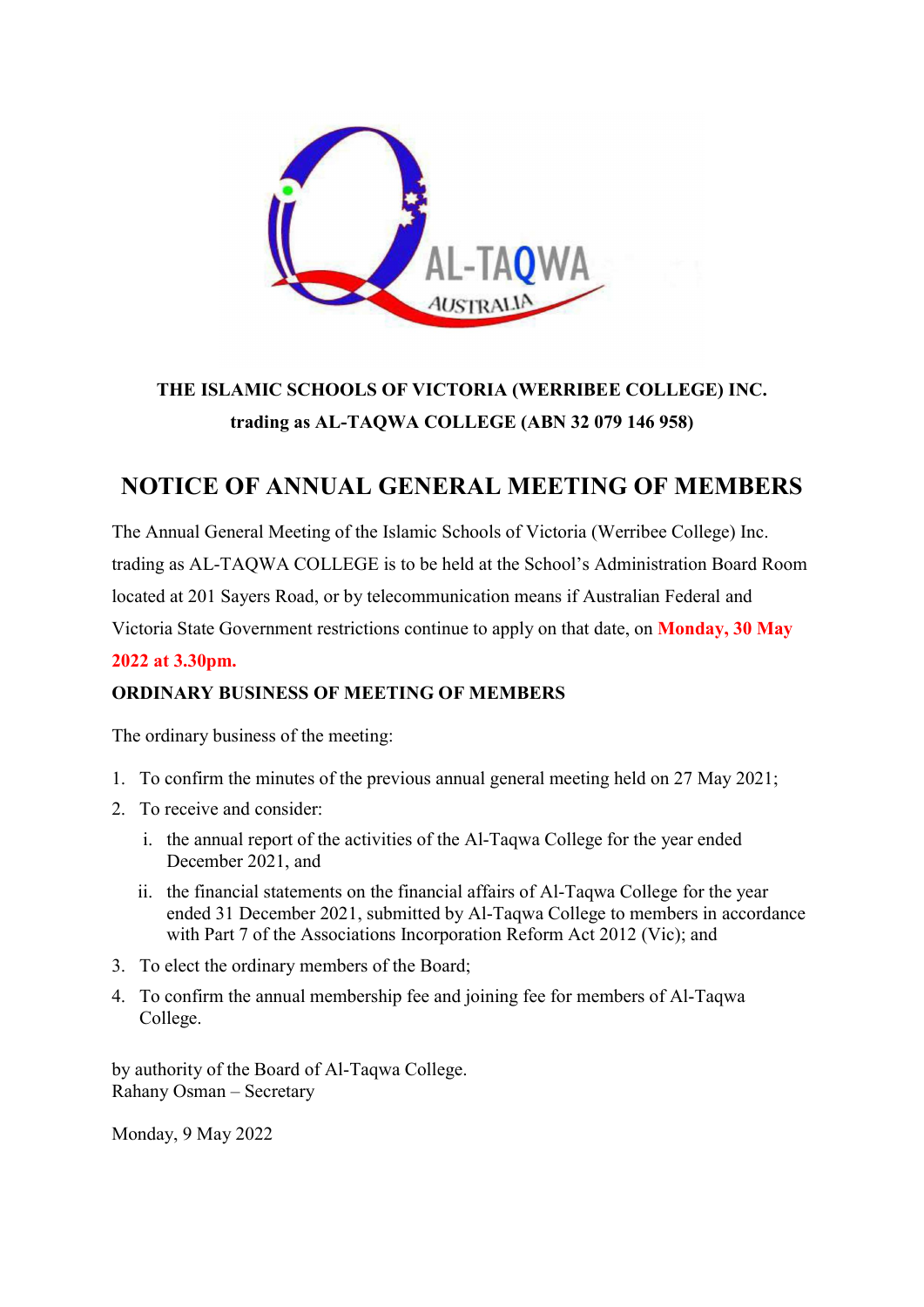### INSTRUCTIONS

The Board of Directors welcomes all members of the school community to attend the 2022 Annual General Meeting of Al-Taqwa College.

The AGM provides you with an opportunity to meet and hear from members of the Board and the Auditor to the Schools financial statements, as well as participate and contribute toward the future of your school.

Please make every effort to attend this meeting. If you have paid your subscription fees, you have a right to vote. However, if you are unable to attend, you may appoint a proxy to vote on your behalf.

### Membership

Pursuant to rule 7 of the Rules for the Islamic Schools of Victoria (Werribee College) Inc. a natural person is eligible to be nominated as a member of Al-Taqwa College if that person —

- a) has at least one child currently enrolled at a school run by the Association; or
- b) is over the age of 18 and is a former student of a school run by the Association; and
- c) supports the purposes of the Association.

A member who is entitled to vote has the right—

- a) to receive notice of general meetings and of proposed special resolutions in the manner and time prescribed by these Rules; and
- b) to submit items of business for consideration at a general meeting; and
- c) to attend and be heard at general meetings; and
- d) to vote at a general meeting; and
- e) to have access to the minutes of general meetings and other documents of the Association as provided under rule 74; and
- f) to inspect the register of members.

A member is not entitled to vote at any general meeting unless all moneys due and payable by him or her to Al-Taqwa College have been paid, other than the amount of the annual subscription payable in respect of the current financial year.

The 2022 Membership will expire on 30 June 2022. The current joining fee is \$75.00 and the subsequent annual membership fee is \$75.00. A membership form to join or renew is enclosed. Membership application forms must be received no later than Friday 20<sup>th</sup> May 2022 at 3.30pm (COB) to be eligible to vote at the Annual General Meeting.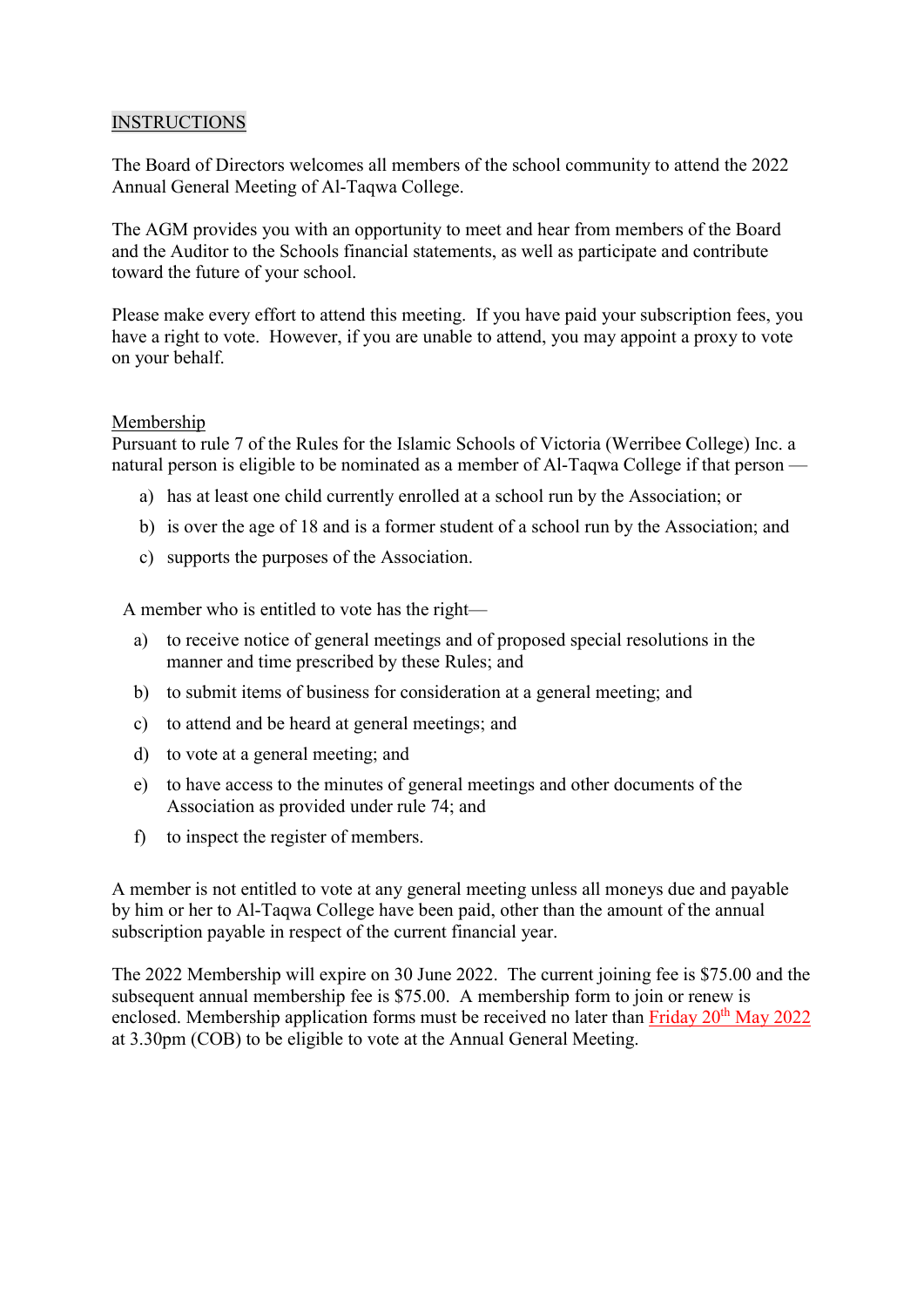### Proxies

- 1. A member entitled to attend and vote at the Annual General Meeting may appoint another member as his or her proxy to vote and speak on his or her behalf at the annual general meeting.
- 2. The appointment of a proxy must be in writing and signed by the member making the appointment.
- 3. The member appointing the proxy may give specific directions as to how the proxy is to vote on his or her behalf, otherwise the proxy may vote on behalf of the member in any matter as he or she sees fit.
- 4. A form appointing a proxy must be given to the Chairperson of the meeting before or at the commencement of the meeting.
- 5. A form appointing a proxy sent by post or electronically is of no effect unless it is received by Al-Taqwa College addressed to the secretary at the registered office at 201 Sayers Road, Truganina, Victoria 3029, no later than 24 hours before the commencement of the meeting.

### Inquiries

All inquiries should be directed to the Secretary, Ms Rahany Osman, at Al-Taqwa College, PO Box 1103, Werribee Plaza, Hoppers Crossing VIC 3029. Phone: 03 9269 5000 Fax: 03 9269 5070 email: rosman@wicv.net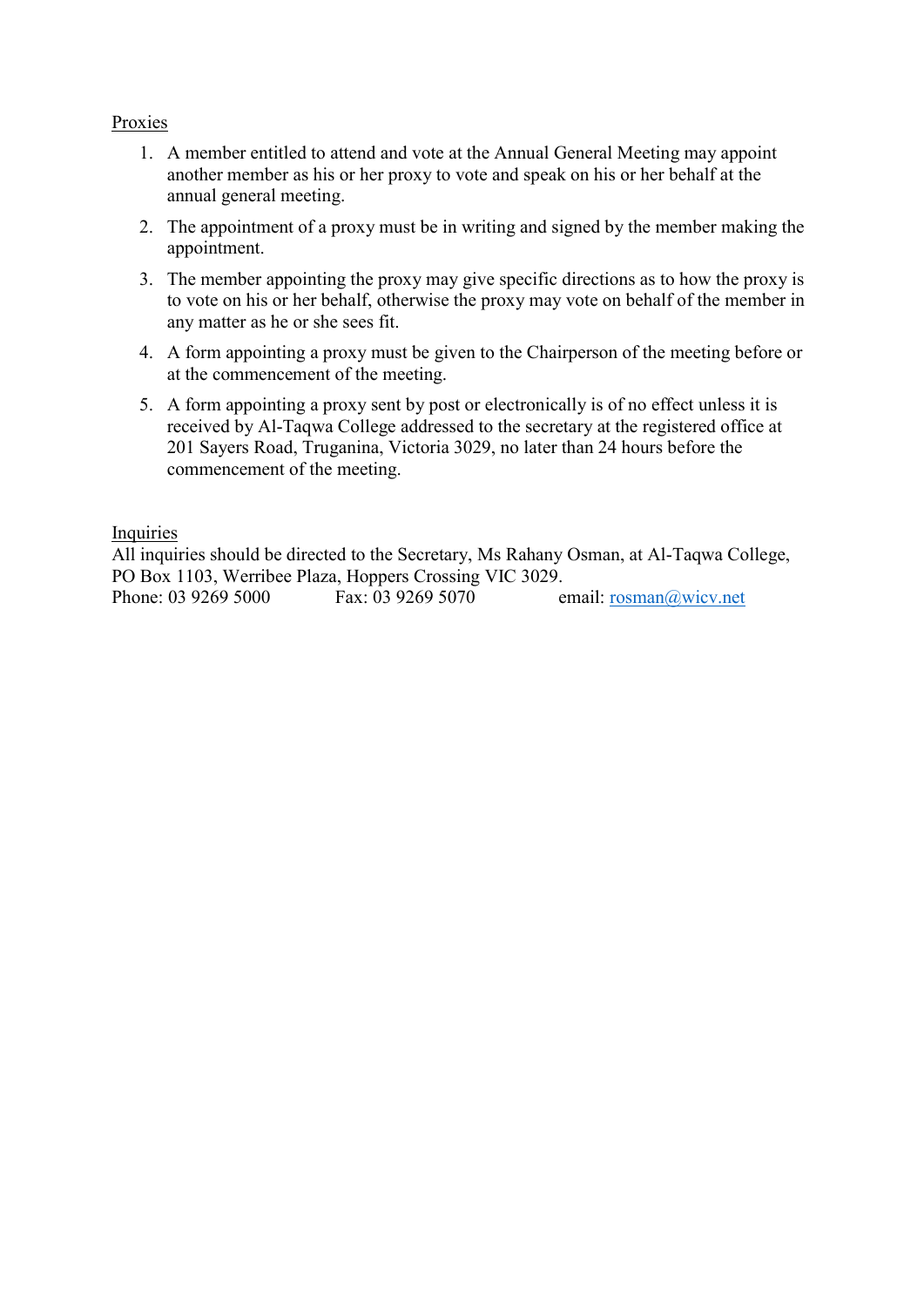

# THE ISLAMIC SCHOOLS OF VICTORIA (WERRIBEE COLLEGE) INC. trading as AL-TAQWA COLLEGE (ABN 32 079 146 958)

This Explanatory Memorandum is provided to members to explain the special resolution to be

## EXPLANATION OF RESOLUTIONS

### Resolution 1 – Minutes of previous meeting:

The minutes of the 2021 annual general meeting held on 27 May 2021 be tabled by the secretary to the meeting. The members to confirm that the minutes are an accurate record of the previous meeting. All present may vote on the resolution, whether or not they were present at the last annual general meeting.

### Resolution 2–Annual Report and the Financial Statement on the financial affairs of Al-Taqwa College for the year ended 31st December 2021

- i. The annual report from the Board on the activities of Al-Taqwa College for year ended 31<sup>st</sup> December 2021 is read to the members. Members are asked to pass a resolution to receive the report.
- ii. The financial statement on the financial affairs of Al-Taqwa College for the year ended 31 December 2021 is prepared in accordance with requirements of the Associations Incorporation Reform Act 2012 (Vic). As a Tier 3 organisation, the financial accounts supporting the financial statement have been audited by independent auditors, BDO Melbourne. Members are asked to pass a resolution approving the financial statement as an accurate record of the financial position in the financial year ended 31 December 2021.

### Resolution 3 - Elect the ordinary members of the Board:

The Board consists of four officers of the Al-Taqwa College and two ordinary members selected under rule 52 of the Rules for the Islamic Schools of Victoria (Werribee College) Inc.

At the annual general meeting, separate elections must be held to appoint the officers of Al-Taqwa College and include:

- (a) a Chairman;
- (b) a Deputy-Chairman;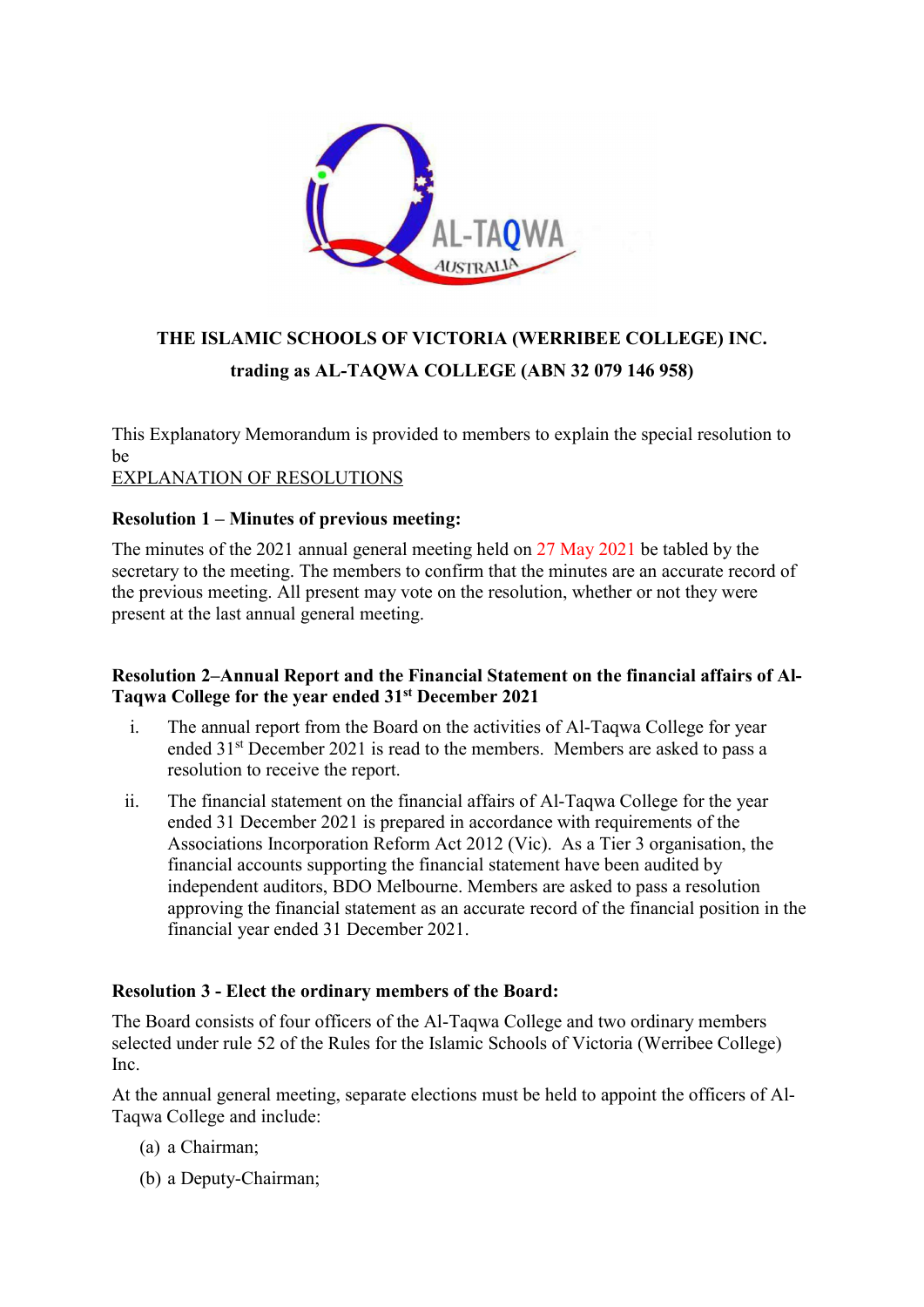- (c) a Secretary; and
- (d) a Treasurer.

A single election is held to appoint the position of two ordinary members.

Nominations for positions on the Board received by the Secretary before the meeting are read to the members. If there are fewer nominations than there are positions available on the committee, the chairperson may call for any additional nominations at the meeting. If there is only one candidate for a position, the chairperson will state that the candidate has been elected (without a vote being taken). However if there are more nominations than there are positions available on the committee, or if there is any opposition to a nomination, a secret ballot is undertaken.

### Resolution 4 - To confirm the annual membership fee and joining fee for members of Al-Taqwa College:

Members are requested to confirm the membership joining fee of \$75.00 and annual membership fee of \$75.00.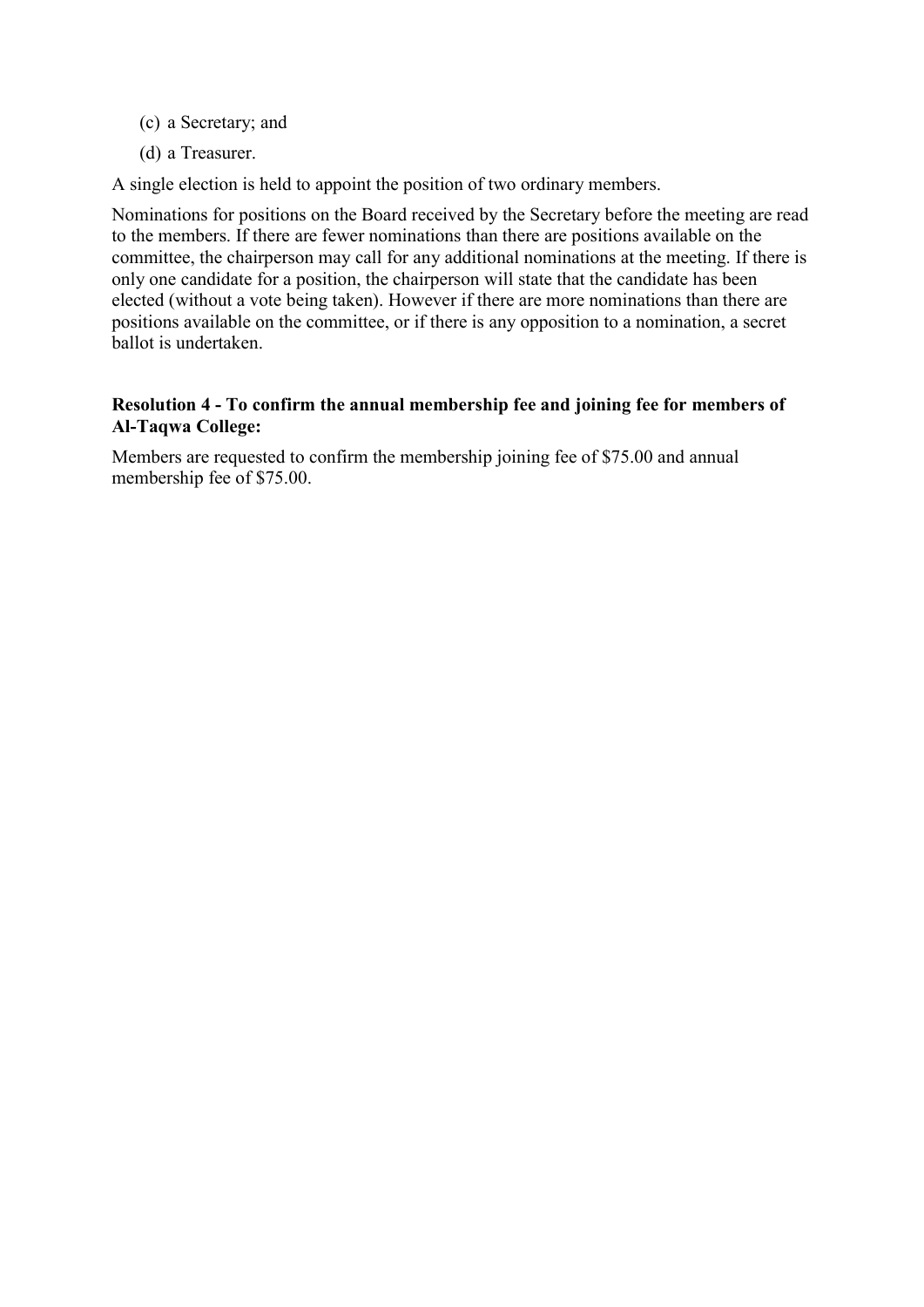## APPLICATION FOR MEMBERSHIP

## THE ISLAMIC SCHOOLS OF VICTORIA (WERRIBEE COLLEGE) INC.

(Trading as "Al-Taqwa College")

|                                                                   | (full name of applicant)                                                                             |  |  |
|-------------------------------------------------------------------|------------------------------------------------------------------------------------------------------|--|--|
| $\circ$ of $\overline{\phantom{a}}$                               | (address)                                                                                            |  |  |
|                                                                   | (occupation)                                                                                         |  |  |
|                                                                   | desire to become a member of The Islamic Schools of Victoria (Werribee College) Inc.                 |  |  |
|                                                                   | In the event of my admission as a member, I agree to be bound by the Rules of AI Taqwa               |  |  |
| College for the time being in force.                              |                                                                                                      |  |  |
|                                                                   |                                                                                                      |  |  |
| Signature of Application                                          | Date                                                                                                 |  |  |
|                                                                   |                                                                                                      |  |  |
|                                                                   |                                                                                                      |  |  |
|                                                                   | Being a member of AI Taqwa College, nominate the applicant, who is personally known to               |  |  |
| me, for membership of Al Taqwa College.                           |                                                                                                      |  |  |
|                                                                   |                                                                                                      |  |  |
| Signature of Proposer                                             | Date                                                                                                 |  |  |
|                                                                   |                                                                                                      |  |  |
|                                                                   | Being a member of AI Taqwa College, second the nomination, who is personally known to                |  |  |
| me for membership of Al Taqwa College.                            |                                                                                                      |  |  |
|                                                                   |                                                                                                      |  |  |
| <b>Signature of Seconder</b>                                      | Date                                                                                                 |  |  |
|                                                                   | Mail to: The Secretary, Nominations, Islamic Schools of Victoria (Werribee College) Inc, PO Box 1103 |  |  |
| Werribee Place, Hoppers Crossing Vic 3029 or Fax to 03 9269 5070. |                                                                                                      |  |  |